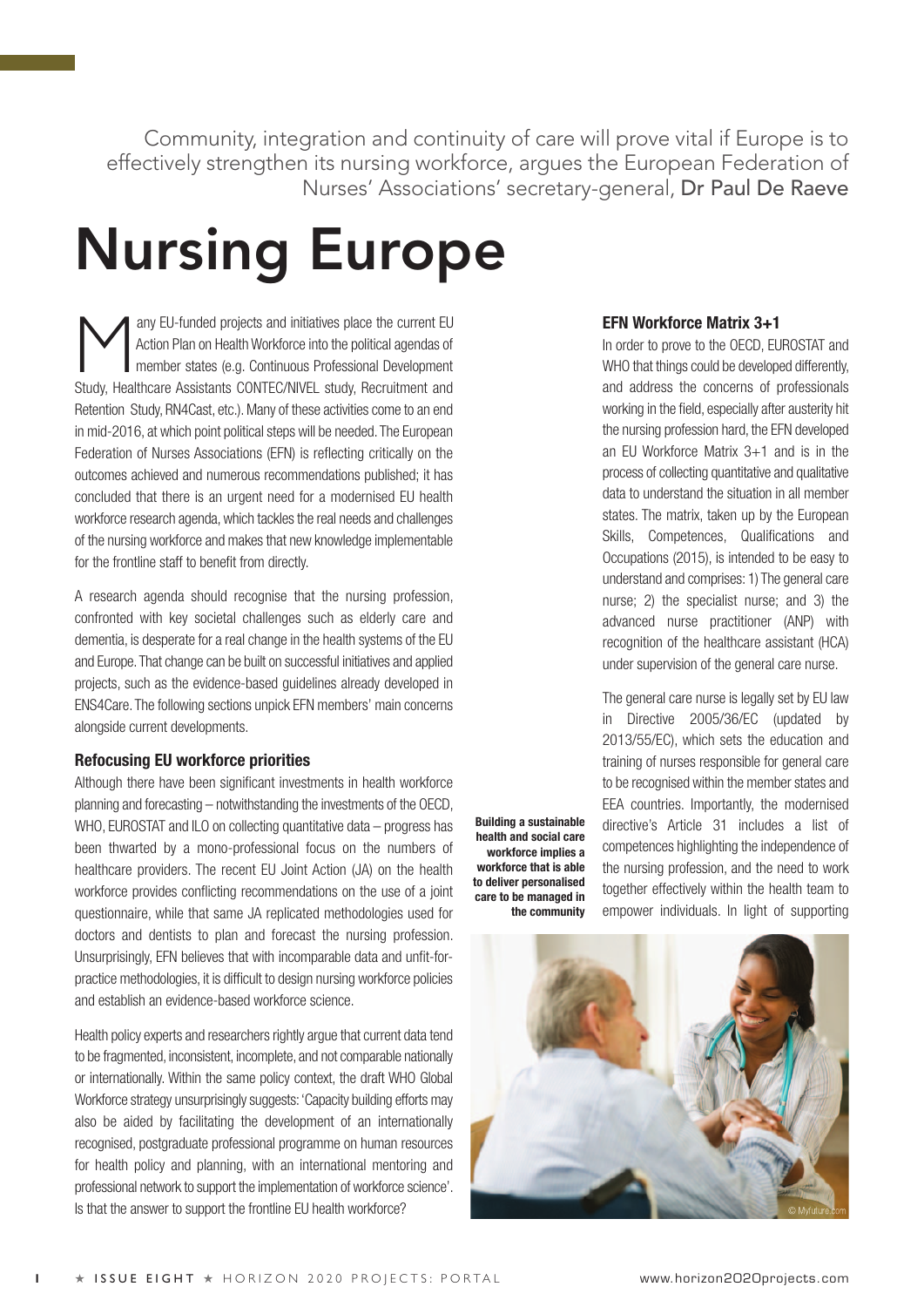member states in the compliance process of the changes of the directive, EFN developed the EFN Competency Framework, which connects the requirements of nurses' education with the competences to be achieved.

There are different specialities and lengths of education across member states, but normally education of the specialist nurse starts after achieving the qualifications of a registered nurse (RN) through postgraduate studies.

The advanced nurse practitioner is a registered nurse who has acquired further knowledge and expertise, clinical judgement, skilled and selfinitiated care, and research inquiry. Many EU countries already have regulation in place (Finland, Iceland, Ireland, the Netherlands, Norway and Slovenia), whereas others have officially started the legislative process (Denmark, France, Lithuania, Poland and Sweden). The ANP profile has become more and more important, especially in the casemanagement of chronic conditions since it is proven to be successful in delivering more sustainable and cost-effective care.

# **The healthcare assistant**

The EFN Workforce Matrix 3+1 highlights the importance of the HCA and, being the representative voice of nurses across Europe, it is important for the EFN to have a clear position in relation to the development of HCAs in the future. It is very worrying that in some member states the role of HCA is not formalised, resulting in different nominations of the title 'nurse', which makes collected data un-comparable and creates confusion amongst citizens.

The EFN has therefore welcomed the launch of the DG Santé HCA CONTEC study, but regrets that a second phase is being carried out by another research institute. However, any future workforce strategy at EU level should recognise that HCAs are not nurses and cannot replace the care that nurses provide, though they do have constant patient contact. For this reason, it is crucial to have clarity on the division between the role of nurses and the role of HCAs. The EFN believes a clear articulation of the line of accountability between an RN and an HCA is needed with a commitment to develop a comprehensive and consistent framework to ensure HCAs can deliver safe and



**E-health is key to dealing with societal challenges by contributing to a better health service delivery and co-ordination**

effective care, and to ensure public protection in each member state. EFN believes a robust quality assurance system for all HCA programmes carried out in individual member states needs to be put in place with a commitment to continuing education and training for all HCAs. EFN members strongly believe in exchanging and facilitating good practices at EU level, and have many good examples of effective training and development of HCAs and of best practice working relationships between them and nurses.

Using this matrix, the EFN is in a position to start developing different workforce frameworks/models for different sectors with the ambition of linking patient outcomes and quality of care to the different models, going beyond patient satisfaction. Collecting data should address the challenges confronting the EU nursing workforce with regard to an ageing population, changing demands closer to where citizens live and their communities, a shrinking workforce faced with more responsibilities and lesser resources, those who want integrated care, and the implementation of e and m-health services, including the e-skills needed to realise the continuation of care.

#### **A shrinking workforce**

Although the shrinking of the nursing workforce is of great concern, equally important is the composition of workforce frameworks for different settings. Hospitals are the ones traditionally looked after when a multidisciplinary team composition of primary centres and community care is lacking. It is not just about ratios but the different qualifications and competences needed to achieve high quality and safe care, especially in the field of elderly and primary/community care.

A modernised EU workforce strategy should focus on workforce development in integrated care, including primary/community care. Building a sustainable health and social care workforce implies one that is able to deliver personalised care to be managed in the community and freeing hospitals to provide more complex, specialised and emergency care. This can ensure that continuity of care strengthens the design of new community care pathways managed by a vibrant, motivated and highly qualified nursing workforce addressing the real, daily challenges of patients and citizens.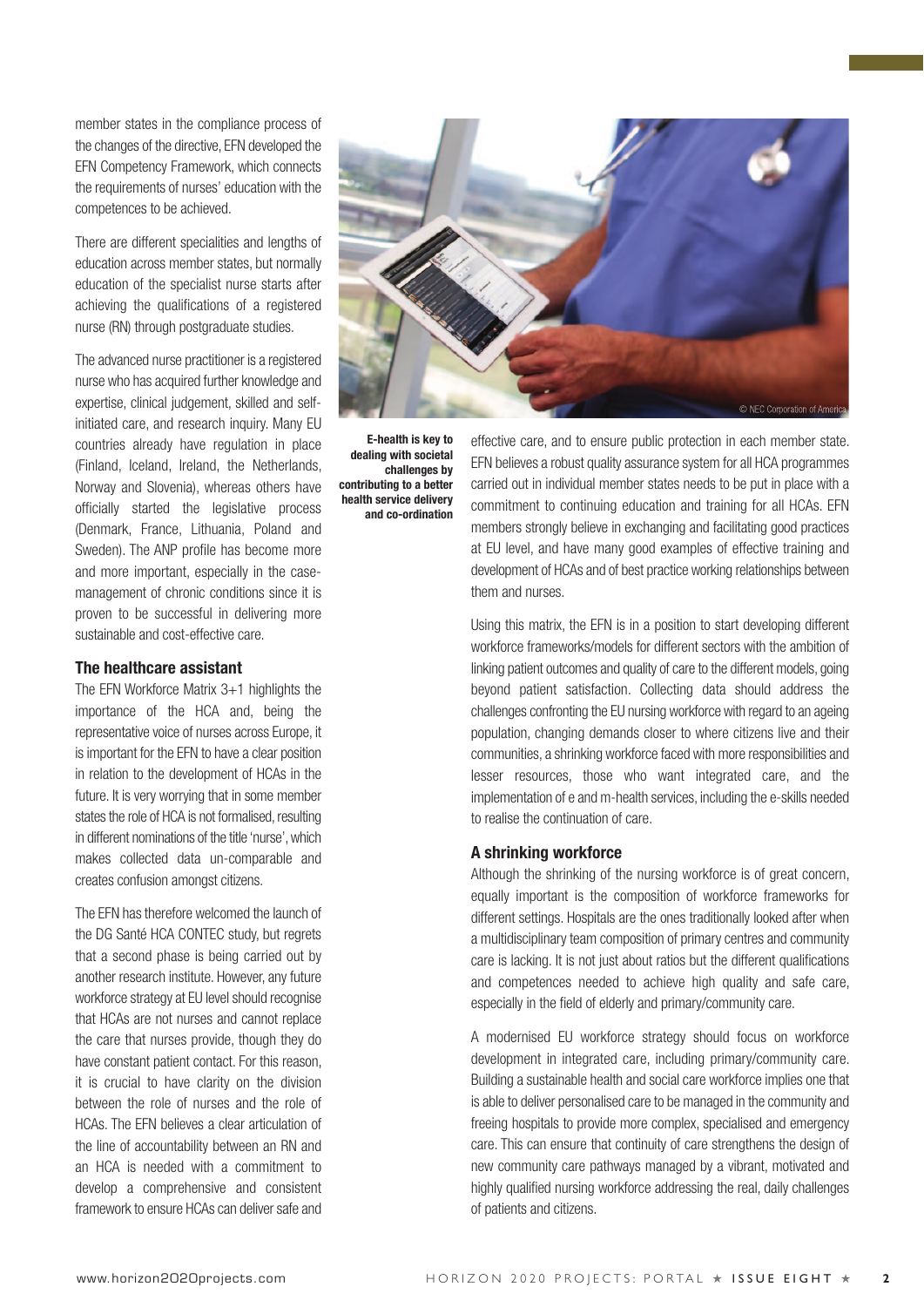# **Scaling up EU workforce activities**

Developing the interface between acute and community care, focusing on health promotion, prevention, and self-management, and providing support to patients transitioning across secondary and primary care should become the key drivers in designing a modernised EU workforce. This implies the recognition that we need to be in the business of health and social care and not in the business of illness and primarily hospitalbased care. That being the case, we require a community, primary care and public health workforce competent at delivering multi-domain interventions, strengthening health promotion and disease prevention to alleviate the burden of chronic diseases on individuals and the health system. Nurses have a primary role in the provision of care, and governments must support this by providing highly educated, motivated and, more importantly, enough nurses, with a clear sectoral distribution between registered, specialist and advanced nurse practitioners. The EFN believes that EU activity will be better placed focusing on the common challenges toward the development of an EU health workforce based on core principles underpinning accessibility, quality and safety.

The ultimate goal is to design an EU workforce capacity ensuring that people get care close to home with access to a greater range of health and social care services in their community. Finally, when reforming the health systems throughout the EU, workforce discussions will need to recognise that nurse-led clinics composed by multi-professional teams are becoming more common, and are seen as an effective method for supporting outpatient care after the acute phases of a disease. Sweden was one of the first European countries to create nurse-led clinics for patients with long term conditions such as diabetes and heart failure, but these clinics are becoming integrated in many countries such as Denmark (municipality health clinics are mainly led by nurses and provide prevention and rehabilitation care), England, Estonia, Finland, France, and two regions of Spain, Andalucía and Catalonia.

# **Horizon 2020: connecting workforce and integrated care**

Acknowledging the advances in technology, e-health is key to dealing with societal challenges by contributing to a better health service delivery and co-ordination. Through e-health it is possible to shift the traditional workforce discussion towards a workforce design focused on upscaling



**There is an urgent need for a modernised EU health workforce research agenda which tackles the real needs of nurses and makes that new knowledge implementable**

person-centred care, enhancing patient empowerment, and ensuring continuity across the primary and secondary health and social care sectors. Within a policy context of efficiency, safety and quality in healthcare, the EFN-led ENS4Care project brought together a diverse group of stakeholders (from academia, industry, patient and professional organisations) to promote the deployment of evidence-based e-health services by frontline healthcare staff, nurses and social workers in particular, across the EU and in the areas of prevention, clinical practice, integrated care, advanced roles and nurse e-prescribing. These outcomes are delivered within the Commission's Digital Agenda and Action Plan on E-Health 2012- 2020, both acting as the driving force toward clear implementation proposals in the field of nursing and social care.

The ENS4Care guidelines can help to ensure that e-health services are flexible enough to meet changing budgets as well as rapidly evolving health and social care needs.

Examples of best practices collected through the ENS4Care survey and the experience of the project partners give credence to published reports that identify a number of aspects that need to be considered when implementing ehealth services. This doesn't affect the involved health and social care professionals only, but the entire organisation. Implementation of ehealth can result in new units and different structures for, for example, internal communication, deployment of new staff living far away from the workplace, a different and more positive attitude towards technology, and changed patient flow through health systems.

ENS4Care has demonstrated the benefits of combining evidence-based practice and expertise from a diverse range of stakeholders, leading to valuable lessons for real-world implementation that can be taken forward within Horizon 2020. Policy makers, professional associations and health professionals can use these lessons as a guide to sensible decision making and to inform the development of a common approach. Patients and citizens may also benefit by engaging with the implementation phase of ENS4Care through raising their awareness of the options and